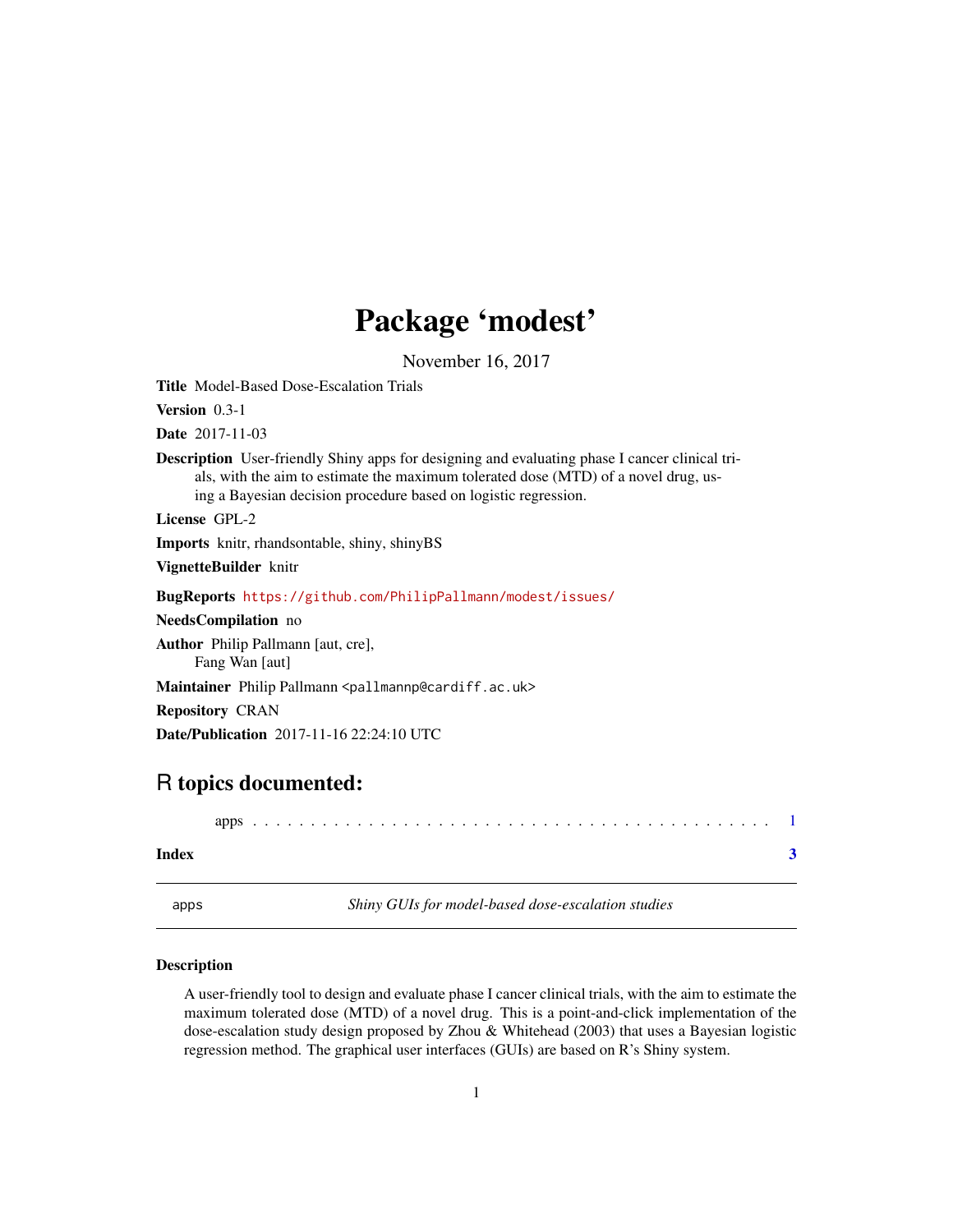#### Usage

```
design()
conduct()
```
#### Details

This package contains two separate modules:

1) The design module allows to investigate different design options and parameters, and to simulate their operating characteristics under various scenarios. Type design() and the GUI will open in a browser window.

2) The conduct module provides guidance for dose selection throughout the study, and a recommendation for the MTD at the end. Type conduct() and the GUI will open in a browser window.

Both modules generate a variety of graphs to visualise data and design properties, and create downloadable PDF reports of simulation results and study data analyses.

#### Author(s)

Philip Pallmann (<pallmannp@cardiff.ac.uk>)

#### References

Zhou Y, Whitehead J (2003) Practical implementation of Bayesian dose-escalation procedures. *Drug Information Journal*, 37(1), 45–59.

#### Examples

design() conduct()